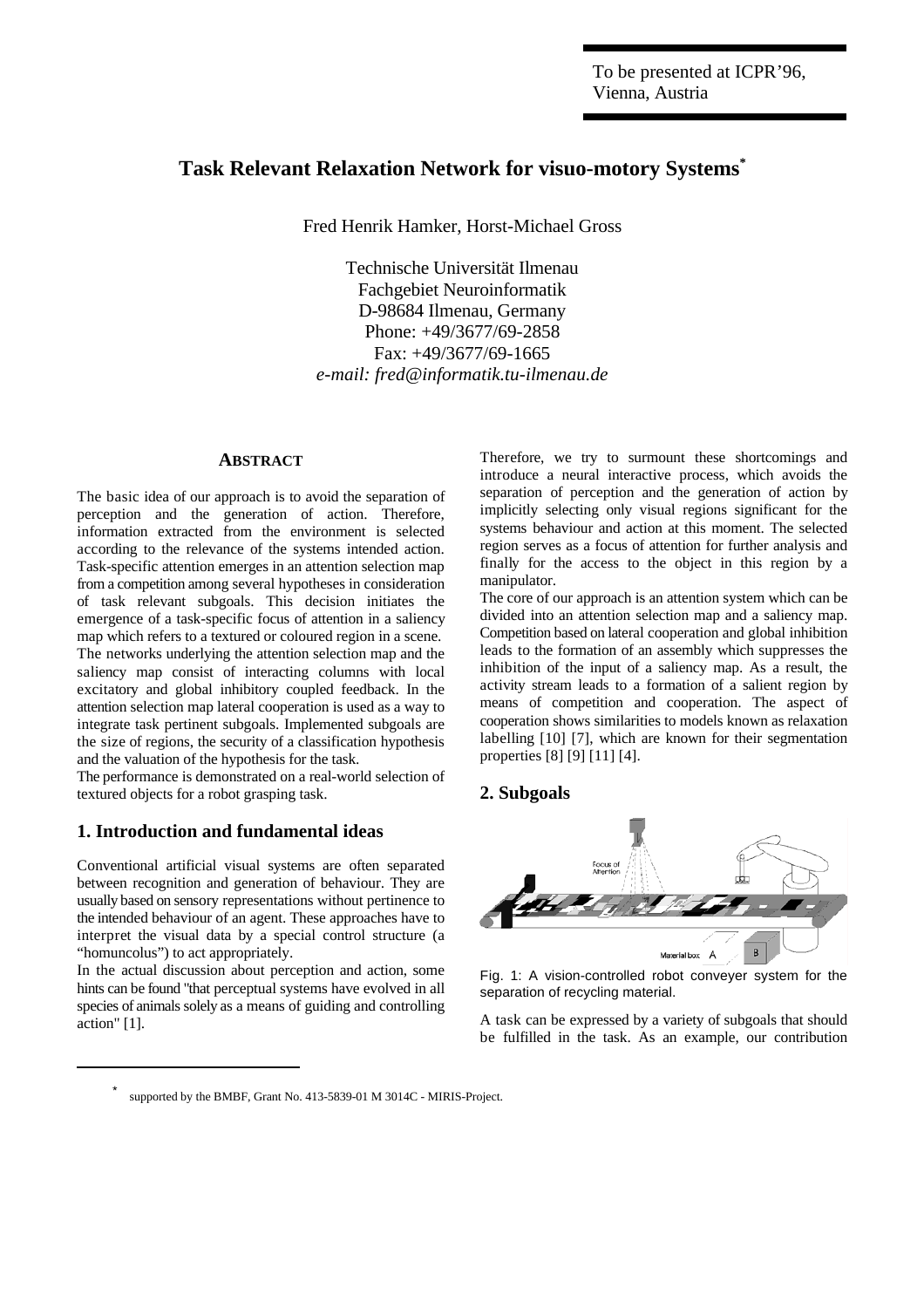describes the task of a vision-controlled robot conveyor system for the separation of recycling material, e.g., wastepaper (fig. 1).

The object in the visual area of the "highest interest" at this moment should be detected and labelled. The "highest interest" is based on the definition of the task. In contrast to conventional approaches with explicit knowledge based task planning the "highest interest" emerges as a result of interactive information processing modulated by the subgoals. Therefore, the subgoals of the task (fig. 2) have to be transformed into top-down modulated weights between interactive nodes to realize early visual task relevant attention. This concept is based on the assumption that perception depends on the actual situation and that identical sensory situations can cause completely different actions, according to internal state and actual task.

At present implemented subgoals are the "size" of regions, the "valuation", important for preferring certain hypotheses and the "security" to find the proposed material in a receptive field. Clearly, the number of subgoals is not restricted to those discussed in this article, others are also possible, e.g., the minimization of movement access costs or the ability to grasp objects.



Fig. 2: Subgoals describing the task of the vision-controlled robot conveyer system.

# **3. System Architecture**

This paper demonstrates, how our approach can be used to select relevant areas in a cluttered scene composed of different textured objects, important for a robot grasping task (fig. 3). The whole architecture can be subdivided into a feature extraction and an attention part. The first part is not subject of this issue. But for better understanding attention resulting from the relaxation networks, some facts of the early feature extraction are remarked.

### **3.1. Overview**

For feature extraction, the colour image taken from a scene is converted into three colour-opponent maps (black-white, blue-yellow and red-green) to achieve an increase of information for coloured objects. On basis of these colouropponent maps, a topological feature space is spanned, which



Fig. 3: The selection of textured objects. The proposed architecture comprises image acquisition, a conversion into 3 colour-opponent maps, a feature extraction on these maps, a generation of a hypothesis map, the relaxation process in an attention selection map modulated by different subgoals and the formation of a region of attention in a saliency map.

forms the input space of columnar organized hypothesis networks that determine the activity of local hypothesis nodes (fig. 3). To fulfill our requirements of fast learning and optimal separation, we established a supervised incremental network [2] for the generation of local hypotheses.

The hypothesis nodes in the attention selection map are excitatory coupled with their corresponding neighbours and with inhibition nodes, which initiate a global inhibitory feedback. In dependence on the subgoals lateral cooperation and global inhibition result into the formation of a winner assembly [5]. Changing subgoals lead to another assembly, and as a consequence another behaviour emerges. Though competition and the selection of a region in one relaxation network has the advantage of a compact architecture [6] the emergence of only one region can not guaranteed. A reliable formation of only one region of attention is performed in the saliency map after the competition dynamics in the attention selection map. The saliency network is similar to the attention selection network, but the interactions are not modulated by subgoals.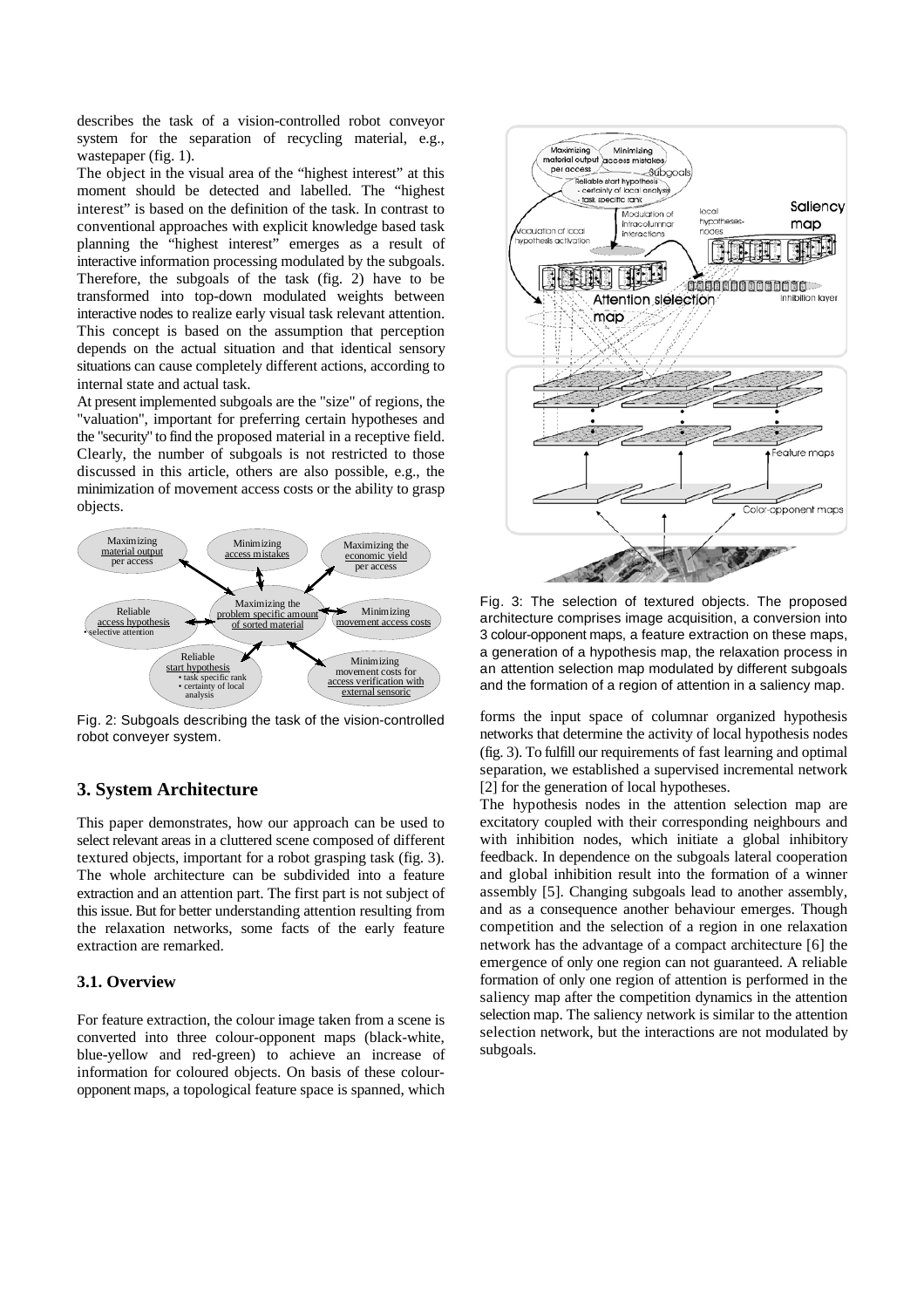#### **3.2. Subgoal controlled competition**



Fig. 4: The architecture of the relaxation networks consists of local excitatory interactions, global inhibition and highly specific modulations from subgoals.

Local hypotheses modulated by a subgoal "valuation", important for preferring certain hypotheses, feed the relaxation process in the attention selection map (fig. 4). The number of hypothesis layers is identical with the number of local hypotheses. The output  $y_{ki}$  of the hypothesis node *i* in column *k* is calculated from the internal activity of the neuron  $z_k$  with a nonlinear saturation function.

$$
y_{ki} = \varphi(z_{ki}); \qquad \varphi(z) = \begin{cases} z & \text{for } 0 < z \le z_{\text{max}} \\ z_{\text{max}} & \text{for } z > z_{\text{max}} \\ 0 & \text{for } z \le 0 \end{cases}
$$
 (1)

d<br>ial<br><sub>z</sub> The differential equation of the internal activity dynamics consists of different terms determined by the interaction in the network, the subgoals and the input:

$$
\tau \cdot \dot{z}_{ki} = -f(z_{ki}) + (I_{ki}^a + I_{ki}^b + I_{ki}^s)
$$
 (2)

Each hypothesis node is connected excitatory with its nearest neighbours within the same layer. A mutual support of different, similar hypotheses is optional and can be realized with excitatory weights between layers. These local intra- and intercolumnar interactions are considered in  $I^b$ :

$$
I_{ki}^b = \sum_{j \in \Omega, l \in \Psi} y_{lj} \cdot w_{kilj} \qquad \text{for } l \neq k \tag{3}
$$

For cooperation only within a hypothesis layer the set  $\Omega$ consists solely of  $\Omega = \{i\}$ .  $\Psi$  denotes the set of excitatory coupled neighbours in the field. Recurrent excitatory connections from each node to itself strengthen considerable its activity and the local hypothesis performs a permanent input during the relaxation process:

$$
I_{ki}^{a} = w_{kiki} B_{i} y_{ki} + h_{ki} B_{i}
$$
 (4)

In this equation,  $B_i$  denotes the "valuation" of the different hypotheses concerning their importance for the task. The input activity  $h_{ki}$  of the hypothesis nodes terms the security of the system to find the hypothesis in its receptive field.

Competition is induced by inhibitory feedback. In order to prevent the occurrence of a region in case of a too weak input, the feedback is modulated by a presynaptic inhibition, which is expressed by the division of the modulated input activity  $h_{ki}$ :

$$
I_{ki}^{s} = -\frac{1}{\sum_{l,j} B_{j} \cdot h_{lj}} \sum_{l,j} y_{lj}
$$
 (5)

In extension to merely one competition, this algorithm is able to transform the information of a scene into a sequential order, a decision sequence, relevant for the actual task by inhibition of the preceding winners in additional cycles.

#### **3.3. Emergence of a focus of attention**

In order to grasp an object from the conveyor belt the emergence of a hypothesis, equivalent with a label, and the point of access is sufficient. For further analysis of the object the saliency map forms a definite region of attention on basis of the hypothesis map.

The inhibition nodes which prevent the information flow from the hypothesis map to the saliency map is suppressed from the winner in the attention selection map with preservation of its place (fig. 4). The activation from the hypothesis map spreads out in the saliency map, but is restricted to the activation boundaries. Thus, an assembly of active nodes in the saliency map is linked to the actual most interesting visual object in the scene.

 $\frac{1}{2}$ <br> $\frac{1}{2}$ <br> $\frac{1}{2}$ The output  $y_{ki}$  of the hypothesis node *i* in column *k* of the saliency map is also calculated from the internal activity of the neuron  $z_{ki}$  (1) but with a lower saturation  $z_{max}$ .

For the internal activity dynamics a leaky integrator is sufficient. The interactions are only driven by the input:

$$
\tau \cdot \dot{z}_{ki} = -z_{ki} + (I_{ki}^{b} + I_{ki}^{s})
$$
 (6)

Each hypothesis node is also connected excitatory with its nearest neighbours within the same layer and with itself.

$$
I_{ki}^{\mathrm{b}} = \sum_{j \in \Omega, l \in \Psi} y_{lj} \cdot w_{kilj} \tag{7}
$$

To prevent a global spread out of the activity, competition is induced by inhibitory feedback :

$$
I_{ki}^{s} = -\frac{1}{\sum_{l,j} h_{lj}} \sum_{l,j} y_{lj}
$$
 (8)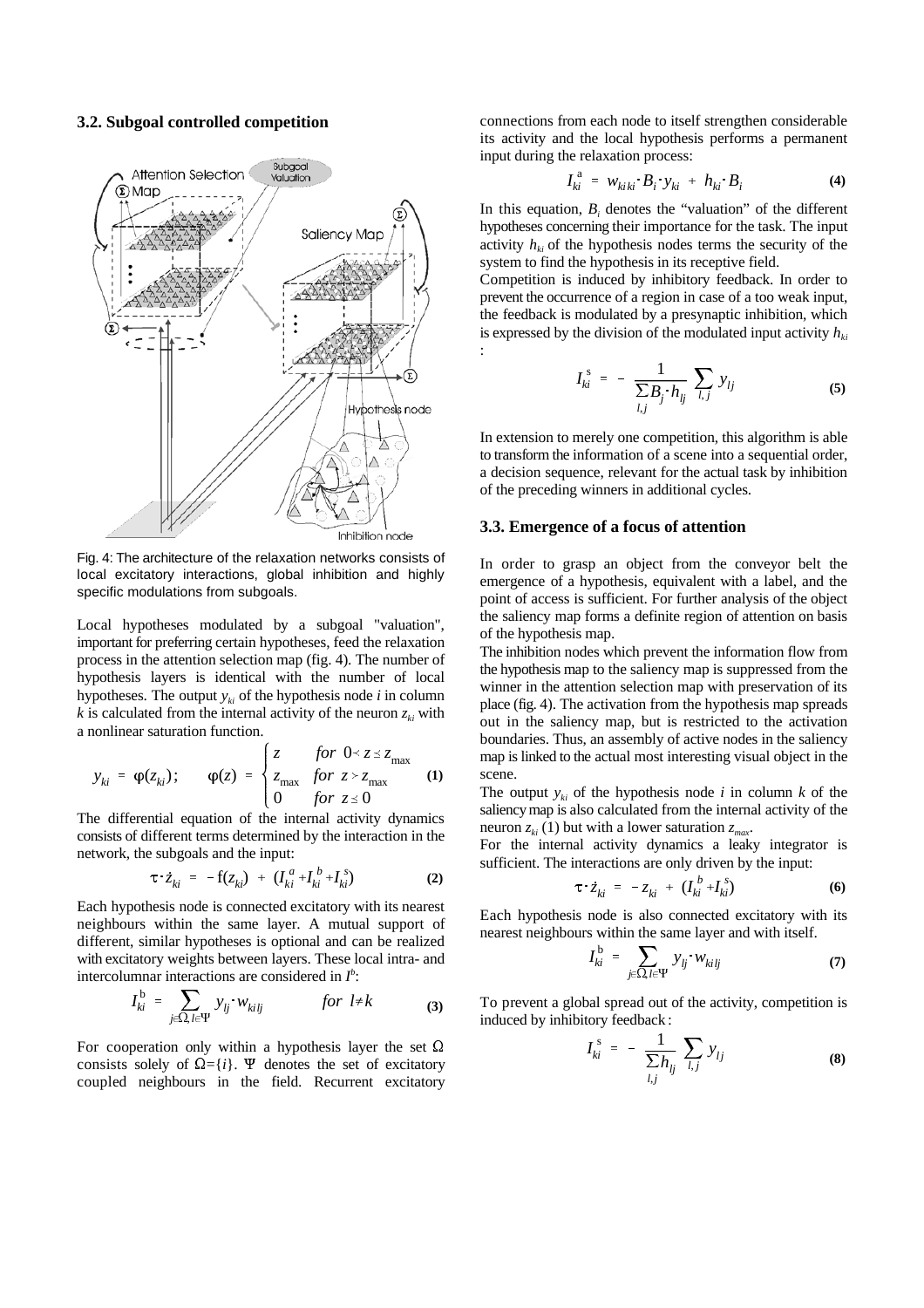Each hypothesis node suppresses neighbouring inhibition nodes to gate the activation form the input into the saliency map (fig. 4). To demonstrate the performance, we used the architecture in fig. 3 for region selection in a cluttered scene of three groups: newspapers, journals and cardboard. Our hypothesis network is teached with only two presentations of features gained form three images of each class (fig. 5). We performed three simulations on the same input scene (fig. 6) with changing subgoals "size", "valuation" and "security". With regard to the chosen subgoals another region emerges.



Fig. 5: An example of teach images concerning to classes of journal, cardboard and newspaper.

The local continuous output of the columnar organized hypothesis networks, denoted as the local hypothesis, terms the security to find the proposed material in its receptive field. On a global view, the local hypotheses form a kind of hypothesis scenery with hills and valleys (fig. 8).

The following results demonstrate the robustness of forming and selecting regions according to different subgoals in an image containing journals and cardboard (fig. 6).

### **• First experiment: Influence of subgoals "security" and "size"**

In our first experiment the "valuation" of the different hypotheses is equal. Thus, the size of a coherent region and the security of the local hypotheses are decisive for the competition.

Despite the larger size of cardboard, the higher security of journal hypotheses (fig. 8) ensures the journal region to win the competition (fig. 9 and 7).





Fig. 6: Scene composed of cardboard and journal.

Fig. 7: Result: Scene with selected region.



Fig. 8: Hypothesis maps of journal, cardboard and newspaper. Strong hypotheses are indicated black.



Fig. 9: All other activities despite of those shown in the above maps were suppressed. Left: Result of the selection process in the attention selection map for journal. Right: Emergence of a region for jounal in the saliency map.

#### **• Second experiment: Decreasing subgoal "valuation"**

In reducing the "valuation" of journals in this experiment, the cardboard hypothesis is successful (fig. 12 and 11). This means, the hypothesis journal is now, despite its high security, not worth enough to look at in detail and therefore not a candidate for grasping.





Fig. 10: Scene composed of cardboard and journal.

Fig. 11: Result: Scene with selected region.



Fig. 12: All other activities despite of those shown in the above maps were suppressed. Left: Result of the selection process in the attention selection map for cardboard. Right: Emergence of a region for cardboard in the saliency map.

#### **• Third experiment: Decreasing subgoal "security"**

If the performance of the classification task for journals was lower, in contrast to the first simulation, the hypothesis of journals might not win the competition once more. To